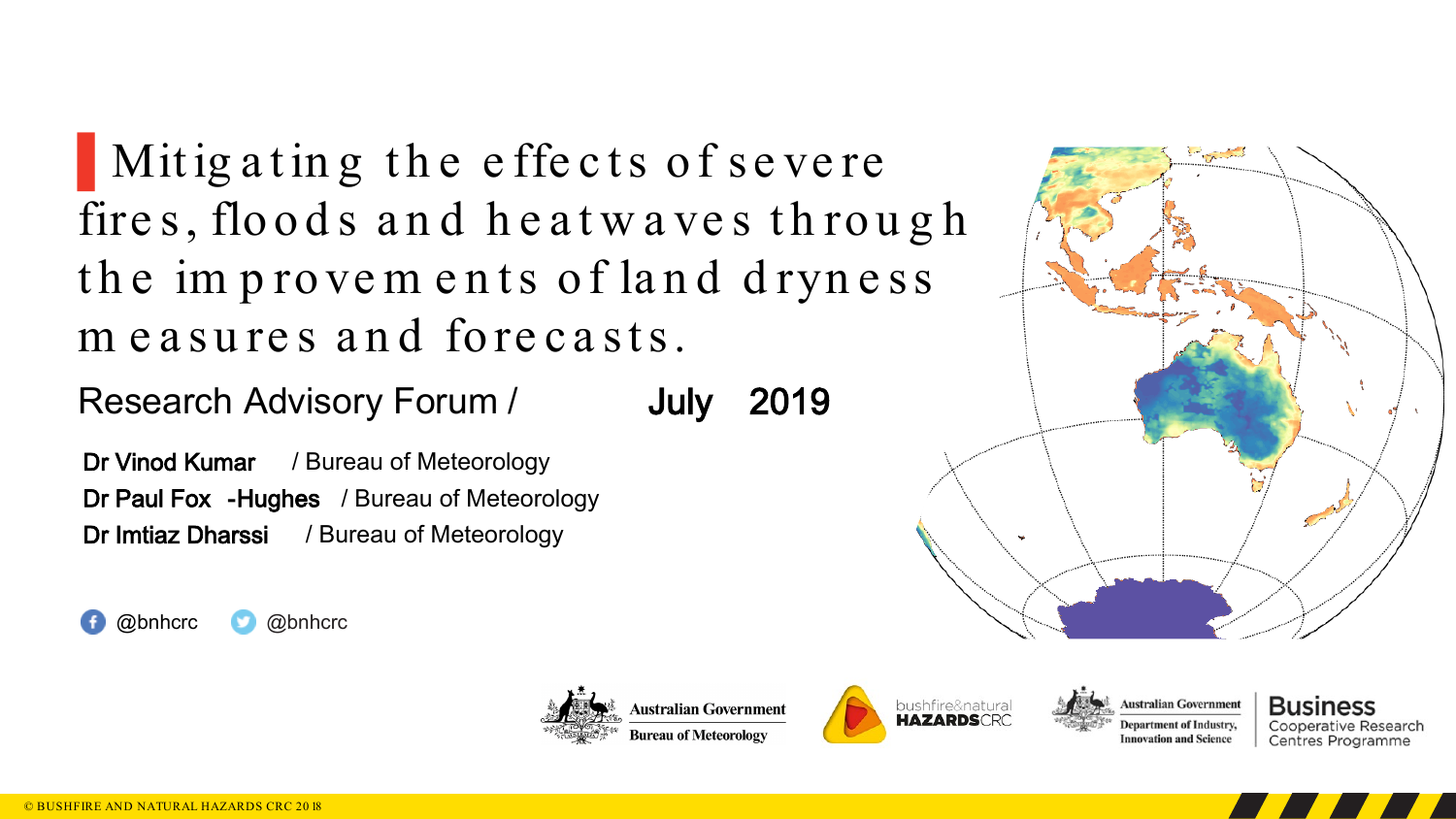# **JASMIN**

**J**ULES based **A**ustralian **S**oil **M**oisture **IN**formation

## ◘ Status against milestones

- $\Box$  On target.
- ◘ 2018/19 annual report submitted.
- ◘ Positive end -user feedback.

## ◘ Recent progress

- Routine updates to JASMIN.
- Tech-report on downscaling submitted.
- $\blacksquare$  Research on soil fuel moisture content relationship under way.

## ◘ Research impacts

- ◘ Assessed in WA -DBCA research study.
- ◘ JASMIN methodology adopted in BARRA for soil moisture initialization.
- Tas Parks evaluated JASMIN for placing open fire restriction on national parks.



## JASMIN: A prototype high resolution soil moisture analysis system for Australia

Imtiaz Dharssi and Vinodkumar October 2017



Bureau Research Report - 026

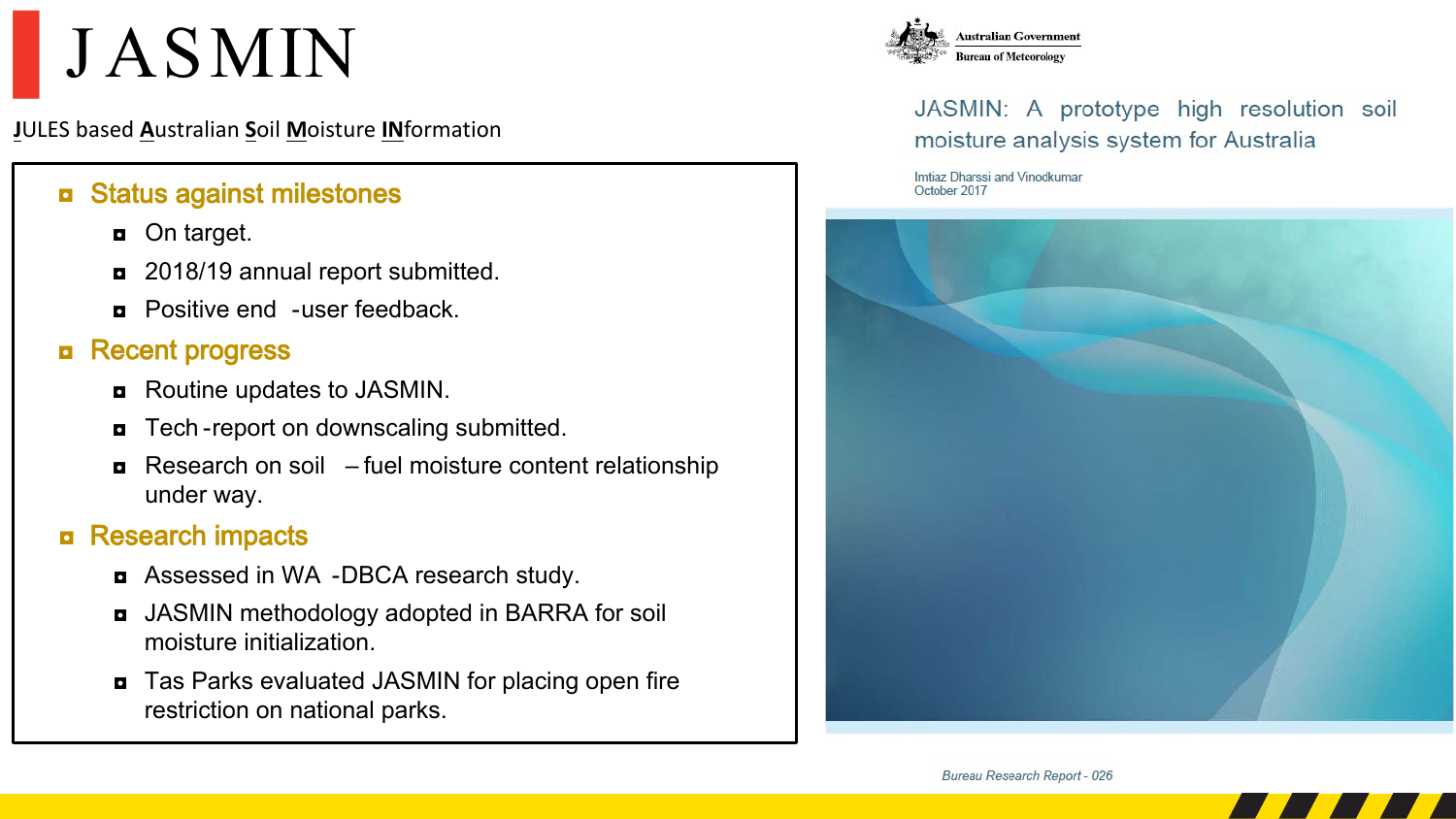# **JASMIN** on AFMS

- ◘ Data visualization.
- ◘ Can easily pull the timeseries over a location as a csv file.
- o Only the soil moisture data currently available.
- ◘ Data provided as volumetric soil moisture  $(m<sup>3</sup> m<sup>-3</sup>).$
- ◘ Daily interval
- ◘ Top two model soil layers.
	- $0-10$  cm;
	- 10–35 cm;

 $\rightarrow$  $\circ$  $\Omega$ wenfo.org/afms/#\_/sm/qfe\_fire\_weather/-27.72/144.80/5/28/7/2018/

### bushfire&natural<br>HAZARDSCRC Australian Flammability Monitoring System 2018-07-28  $\left\langle \right\rangle$ Search (lat/lon or address)  $\alpha$ Soil Moisture 0-10cm (JASM V Fire Weather Areas Road Map Opaque Coral Sea Soil Moisture 0-10cm (JASMIN) (m<sup>3</sup>, m-3)<sup>0</sup> Great  $\geq 0.5$ Australian  $0.45 - 0.5$ Biaht  $0.4 - 0.45$  $0.35 - 0.4$ 0.3-0.35  $0.25 - 0.3$  $0.2 - 0.25$  $0.15 - 0.2$  $0.1 - 0.15$ 0.05-0.1  $0 - 0.05$ Chart Google

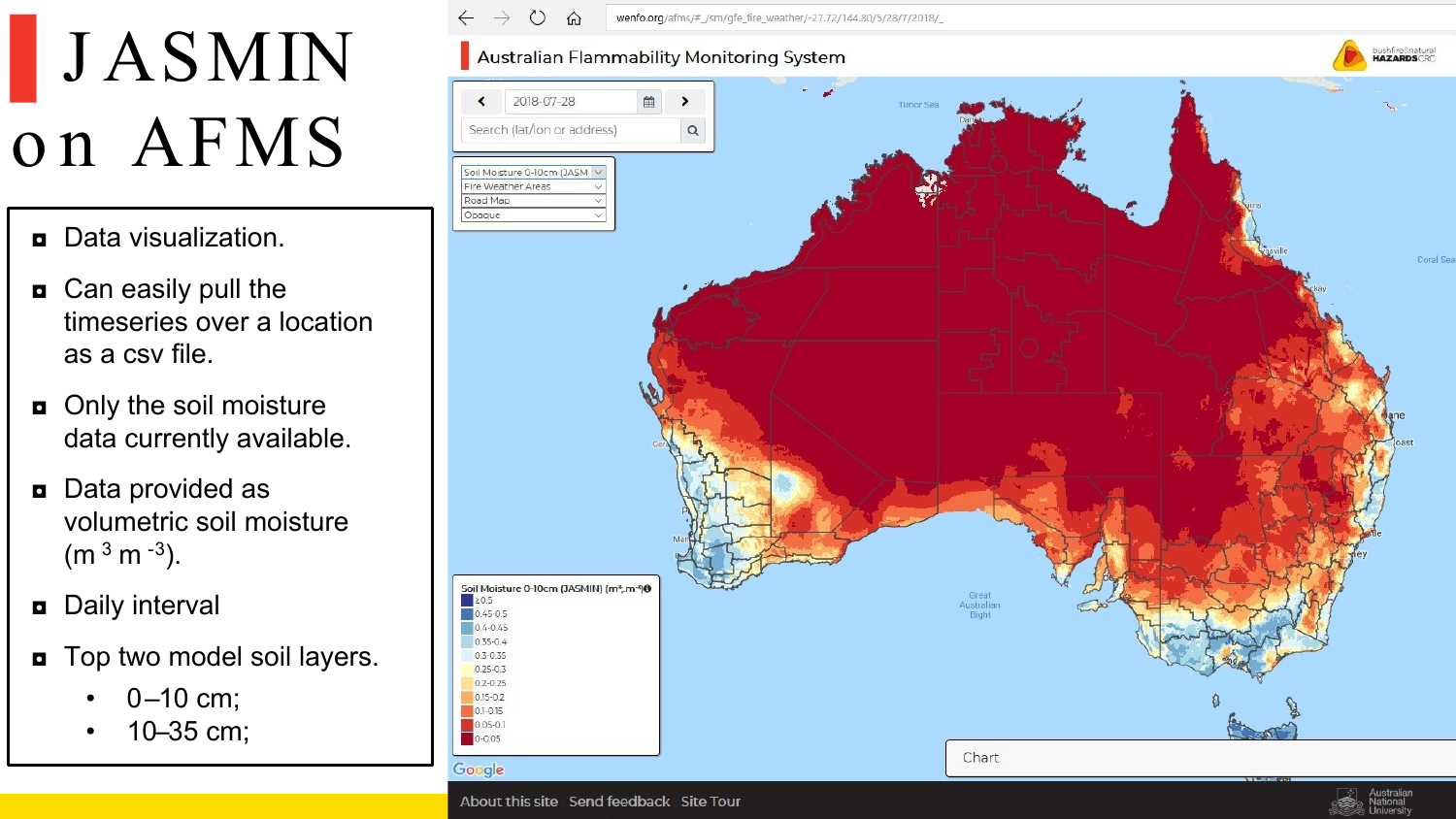# Calibration of JASMIN

For easier utilization of JASMIN

- **Utilization of JASMIN in existing operational** fra m e w orks.
- Re scale native m oisture content from JASMIN to m oisture deficit  $(0 - 200$  m m).
- Ea ch ca lib ra tion p rod u ct is ta ilore d for p ote n tia l u se r re q u ire m e n t.



### **Download PDF Export**



**Agricultural and Forest Meteorology** Volume 264, 15 January 2019, Pages 27-39



Evaluation and calibration of a high-resolution soil moisture product for wildfire prediction and management Vinodkumar<sup>a, b</sup> & El Imtiaz Dharssi<sup>a</sup>

田 Show more

https://doi.org/10.1016/j.agrformet.2018.09.012

Get rights and content

### **Highlights**

- Utilization of soil moisture from a land surface model for wildfire applications.
- Robust performance by the new product against ground observations.
- Calibration of the soil moisture product for use in operational practices.
- Improvements to existing drought indices used in operations.

### Abstract

Soil moisture deficit is a key variable used in operational fire prediction and management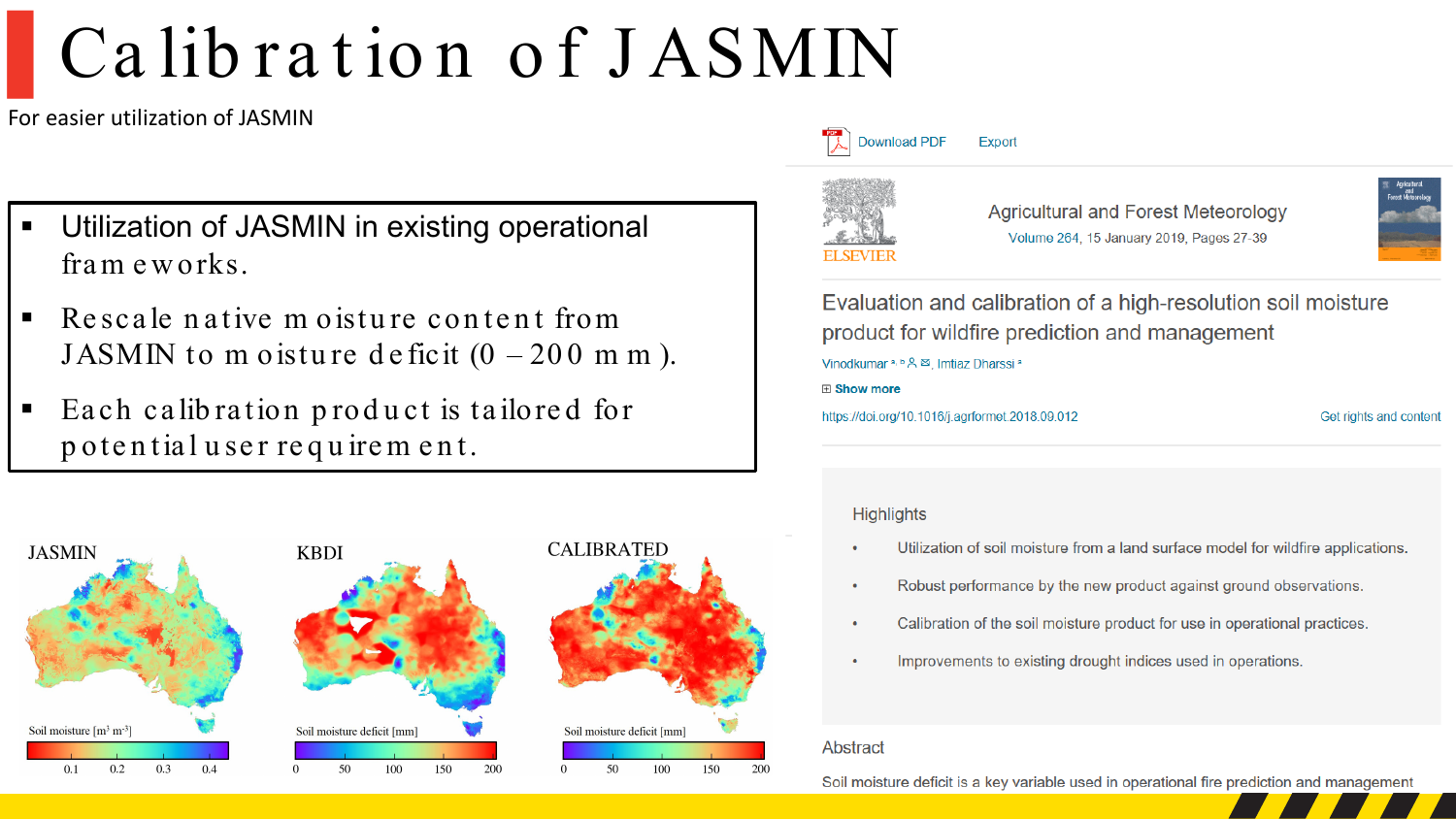← → C + O Not secure | opendap.bom.gov.au:8080/thredds/catalog/c35ee8d2a475e10ea06d0ad53b46ce2a/JASMIN\_land\_dryness/catalog.html

 $\qquad \qquad -$ 

### **Catalog** http://opendap.bom.gov.au:8080/thredds/catalog/c35ee8d2a475e10ea06d0ad53b46ce2a/JASMIN\_land\_dryness/catal

| <b>Dataset</b>                                | Size | <b>Last Modified</b> |
|-----------------------------------------------|------|----------------------|
| $\square$<br>c35ee8d2a475e10ea06d0ad53b46ce2a |      | $- -$                |
| <b>C</b> native/                              |      | $\sim$ $\sim$        |
| <u>mescaled/</u>                              |      | $\sim$ $\sim$ $\sim$ |

TDS Research Data service at Australian Bureau of Meteorology<br>THREDDS Data Server [Version 4.2.8 - 20110727.2340] Documentation

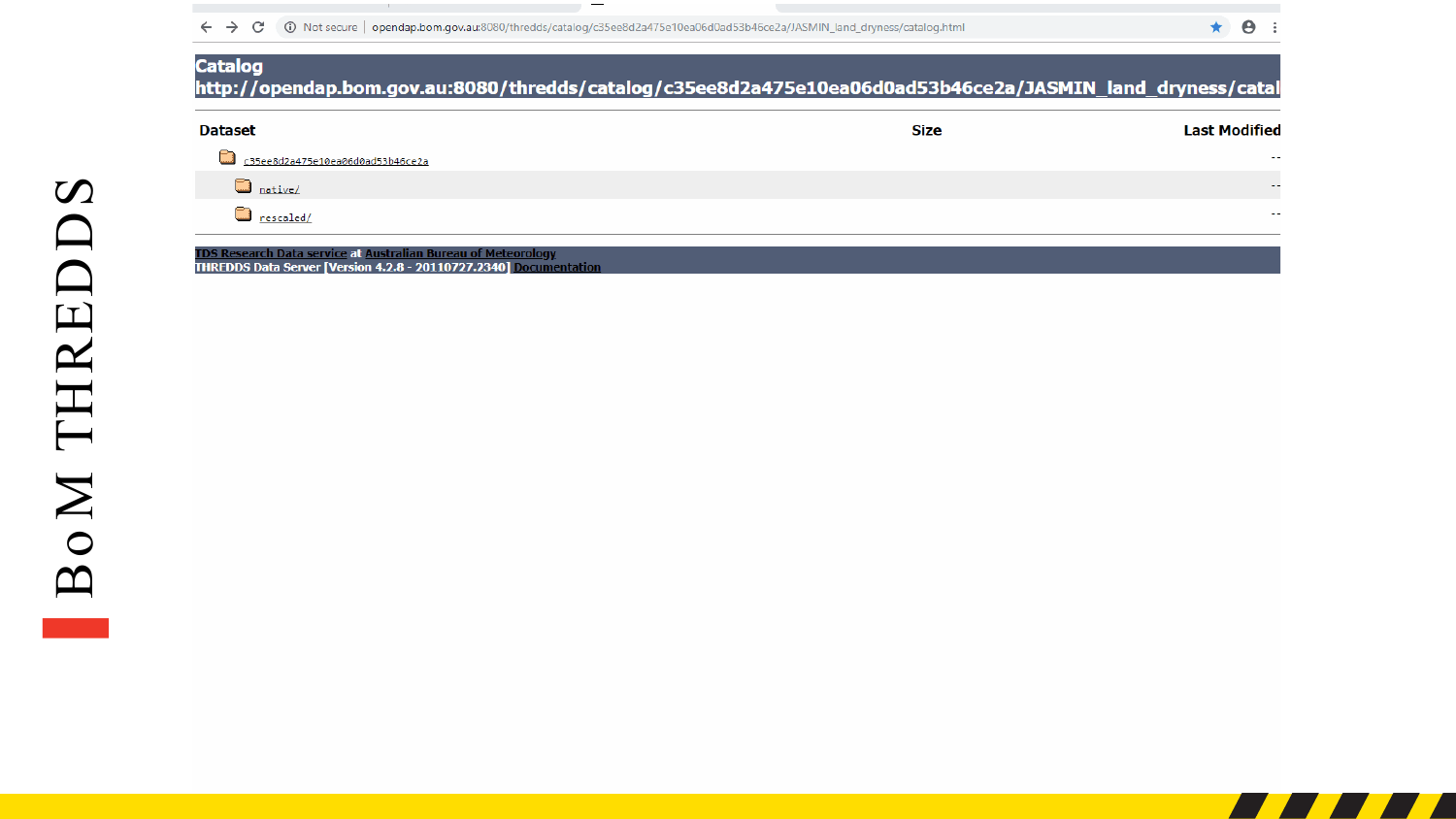## BoM internal project web page

For Extreme Weather Desk

|                                   | $\leftarrow$ $\rightarrow$ $\mathbf{C}$ G Search Google Australia or type a URL |  | 6 ☆ 8 |  |
|-----------------------------------|---------------------------------------------------------------------------------|--|-------|--|
| <b>III</b> Apps <b>A</b> Imported |                                                                                 |  |       |  |
|                                   |                                                                                 |  |       |  |

Gmail Images m

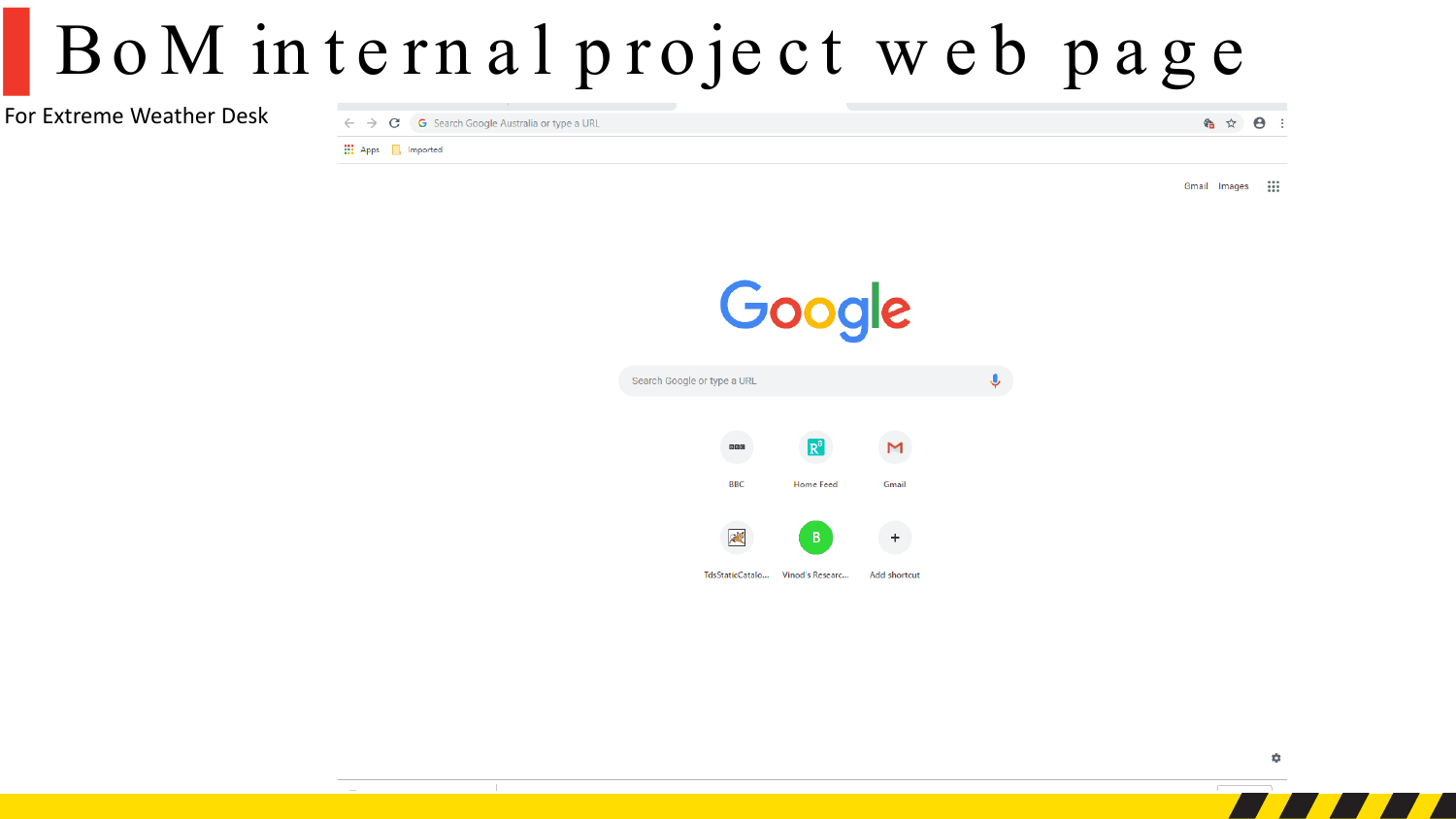# ▌Sum m ary

## Data availability

- **Utilization strategy.**
- Addresses immediate requirement for more accurate soil dryness product.
- **Simple, faster and cost -effective.**

## Future plans

### **AFMS / OPENDAP - THREDDS**

- **Internal web platform for Extreme** Weather Desk
- Routine updates

## Calibration of JASMIN

- **JASMIN** in the prototype National Fire Danger Rating System.
- **Soil-fuel moisture relationship.**
- **JASMIN within NASA's Land Information** System (LIS) framework.